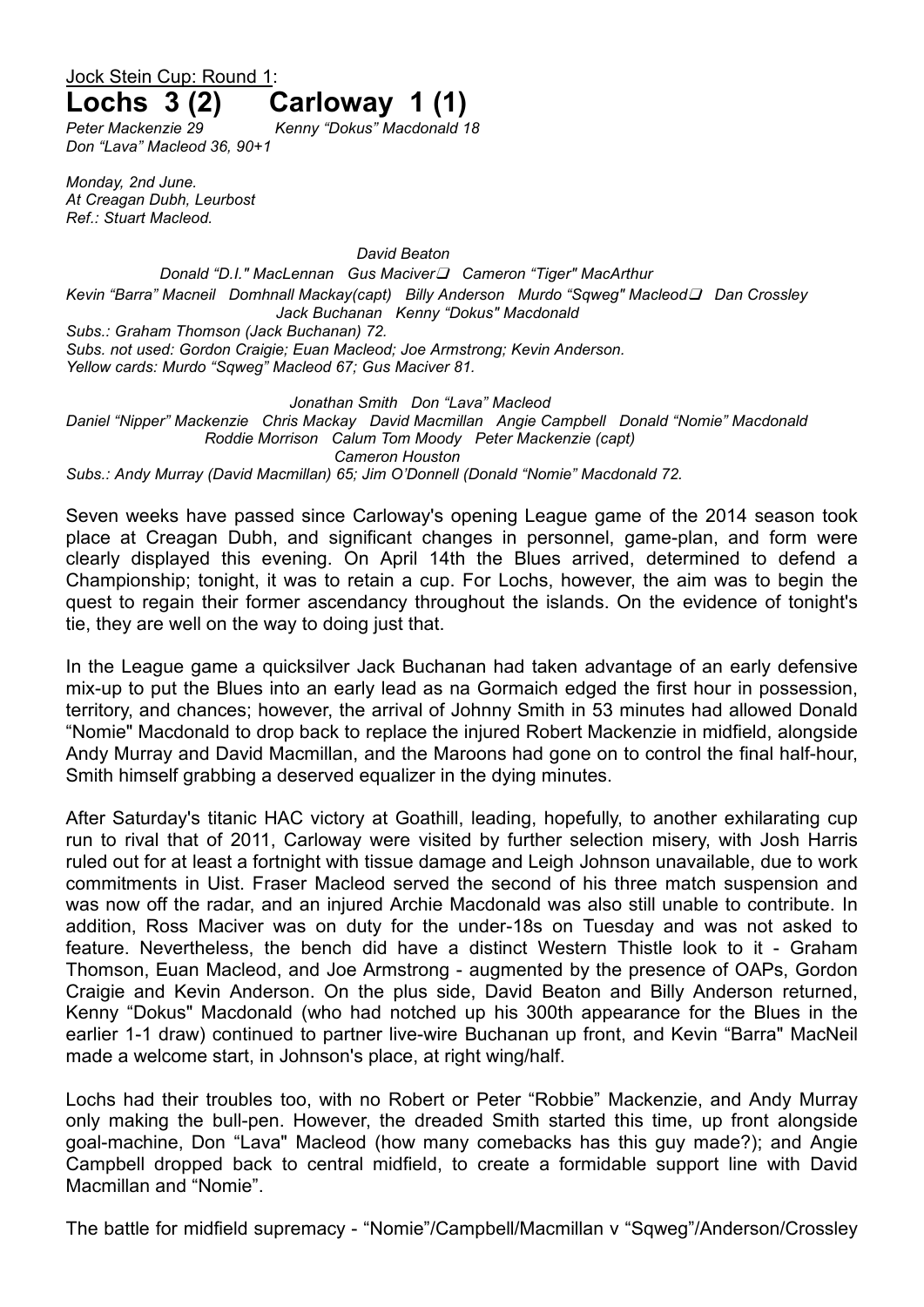- began immediately. An initial Lochs push down their right led to a short "Nomie" corner back to his captain, and he, in turn, whipped across a square knee-high cross which was met by Moody, lurking at the near post, but his snap right-foot hook from 12 metres zipped a metre past the post. Two minutes later "Sqweg" won the ball in the centre and an Anderson breaker found Buchanan behind "Nipper" on the right. He took two steps before releasing a glorious inward diagonal behind the retreating back-line, for "Dokus" to ghost between Moody and Morrison in the centre. but from 20 metres Houston read his strike beautifully, low to his left.

On 14 minutes a speculative Anderson drive from 24 metres was safely held by the keeper high to his right, before a trademark Crossley run and cross provided the opener. A pinball melée in the Carloway box led to a mistimed tackle by "D.I.", before he recovered to boot clear. The ball deflected to Crossley, just inside his own half on the left, and he cut left and charged down the wing. He checked in the corner, managed to elude Mackenzie and Morrison, then crossed square and high along the box for "Dokus" to benefit from Moody being dragged right to cover, to glance the ball well-wide of Houston's left hand (**0-1**).

A minute later, a deep "Barra" cross from the right touch-line forced Houston to move smartly to flick the ball from just inside his right post/bar junction. However, in 20 minutes, over-confidence almost spelled disaster: with everyone penned in the Lochs half, the last man, Gus Maciver, tried to dribble the ball forward; Campbell stuck out a foot, won the ball, and the chase was on. Somehow, midway within his own half, Maciver managed to catch the speeding Lochie and slide a saving right foot in. In 23 minutes a Moody free-kick, from just inside his own half, was lifted high into the Blues' box, where it broke outwards to Beaton's right. It was driven back in low rightwards; Maclennan slipped; and an unhindered "Lava" smacked the ball low to Beaton's right from 10 metres. Amazingly, the advancing keeper stuck out a right leg as long as Callanish pier to block the ball brilliantly.

Nevertheless, the danger signs were now flashing for na Gormaich. As the Maroons' midfield cohered, they moved increasingly off their markers into open space, repeatedly feeding the irrepressible *raumdeuter*, Smith, and the classic predator, "Lava". Carloway's own class acts: Crossley, Anderson, "Sqweg", and Mackay, became markers, not creators, and forward balls speculative, not killer. Buchanan and "Dokus" had too much unsupported running to do. After 29 minutes another "Nomie" corner on the right was met at the near post by "Lava", 12 metres out, but his glancing header spun away high to the left. Campbell caught it on the far byeline,12 metres out, then lifted a reverse up-and-under high over his head to drop down inside the Blues' left-hand post, where the arriving Mackenzie used his power to outjump Buchanan and nod home, practically under the bar (**1-1**).

Next, Anderson fought to turn in the centre and send an exquisite golden ball diagonally right to a breaking "Barra". He carried the ball to the right edge of the box and sent a daisycutter whistling across Houston's goal but a metre past the far post. Nevertheless, a definite momentum now favoured the home side. On 34 minutes a beautiful cross from the left touchline, midway within the Carloway half, found Macmillan beating the Blues' back-line in the centre to nod the ball from 12 metres to Beaton's left, but the header lacked pace and Beaton was untroubled. A minute later, however, another Lochs surge on the left, saw Campbell's(?) flighted pass from 20 metres glanced home by champion poacher, "Lava", to Beaton's right from 12 metres (**2-1**).

Unexpectedly, na Gormaich had an immediate chance to equalize, when "Sqweg" pinpointed "Barra" on the right. His squared lay-off set up "Dokus" on the edge of the box but his lob-shot cleared the bar by a metre. The half concluded with a "Nomie" free-kick 18 metres out on the right, 6 metres from the touch-line, being headed back across goal by "Lava", 12 metres out by the far post. Smith hammered the loose ball against Maciver, before the stopper recovered to clear it as far as Creed Park.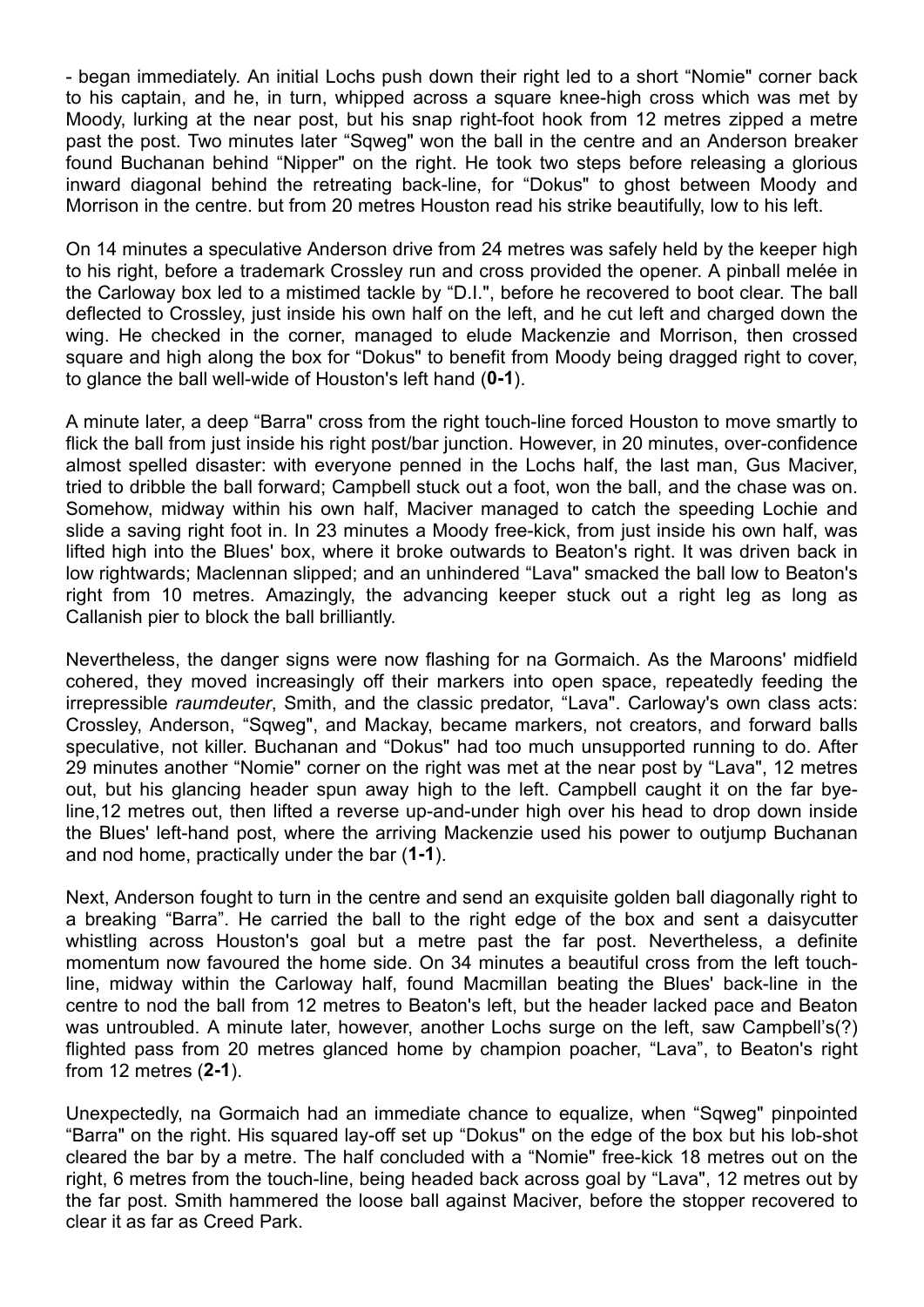## **Half-time: Lochs 2 Carloway 1**

It was difficult to imagine what words of advice the management might offer the players in the dressing-room. Lochs were undoubtedly on song: eager for the ball; coordinated; moving well; supporting each other; creative - in short, all the positives, with no obvious weaknesses. A threadbare squad afforded no radical options, only tweaks. The back-line was still performing admirably, with "D.I." and "Tiger" dogged on "Lava" and Smith, but despite their best efforts, those in front were increasingly operating as units.

Also, the absence of Johnson and Macdonald was allowing the Mackenzies on either side to push forward increasingly to broaden an already elusive, creative mid-line. Immediately, however, a strong Anderson run took him to the left edge of the Lochs' box, where he squared right to Buchanan, but his quick-fire left-footer went straight to the keeper. A minute later a Moody free-kick, 22 metres from goal, to the left, was neatly curled a foot over Beaton's righthand bar.

The free-kicks proliferated as the Blues struggled to gain a grip in midfield, though a cast-iron "D.I."/Maciver/"Tiger" defence still denied the Maroons the clincher. On 56 minutes it was Smith's turn to try his luck from 20 metres but his free-kick also just cleared the bar. Two minutes later a Lochs push caused Maciver to mishit a clearance to his left, but Smith, in turn, failed to get hold of the ball, and his effort from 16 metres spun harmlessly past. Yet another free-kick, this time from Mackenzie 24 metres out on the right, had to be pushed over the bar by Beaton, under pressure by his right-hand post.

The departure of Macmillan and "Nomie" in the next ten minutes significantly helped Carloway's cause. On 66 minutes a dazzling Crossley run from the centre-line took him left for 20 metres, before he cut in towards the box, trailing defenders like Halley's Comet, but his shot from 24 metres flew at speed over Houston's left-hand bar. Two minutes later a Mackenzie free-kick from 24 metres out on the right, was headed out by Maciver, spun loose in the box, then was struck against Maclennan by "Lava", before ricocheting wildly over the bar. The corner was headed clear, to be met by Moody 22 metres out, but his effort was blocked for yet another corner.

The final fifteen minutes saw a resurgent Carloway re-assert themselves in midfield and drive forward in a desperate search for the equalizer. The action became frenetic, with defensive play by both sides resembling unarmed combat. An imaginative Anderson diagonal freed "Barra" on the right but his deep cross 6 metres from the bye-line was cut out by Houston at full stretch. On 76 minutes a "Sqweg" free-kick from the halfway line caused confusion in the Lochs' box, before Anderson was penalised for sharing his boot with a Lochie's leg. A minute later a Murray ball forward, midway within the Carloway half, found "Lava" running free on the left, but his shot was parried brilliantly by Beaton low to his right, round his right-hand post.

As na Gormaich pushed, another Lochs break saw Campbell send Smith down the left and his parting low drive whipped a metre past Beaton's left-hand post. The Blues' final roll of the dice came in the 89th minute when a perfect "Sqweg" cross from the left touch-line, midway within the Maroons' half, allowed Crossley to storm in to meet the ball within the 6-metre box, but under pressure from Houston, he could not angle his header accurately and his attempt went straight up and over the bar. Deep in added-on time, as the referee checked his watch, Lochs administered the *coup de grâce:* a last-ditch Carloway attack broke down on the penalty spot and the ball rapidly played out to "Nipper", moving out on the left towards midfield. He looked up and lifted an inward diagonal just over the last man's head, just inside the Carloway half, in the centre circle, for "Lava*"* to shoot on to instantly. He carried the gift, unhindered, to the edge of the box, stayed calm, then lifted a neat lob over the stranded keeper, to bounce in under the